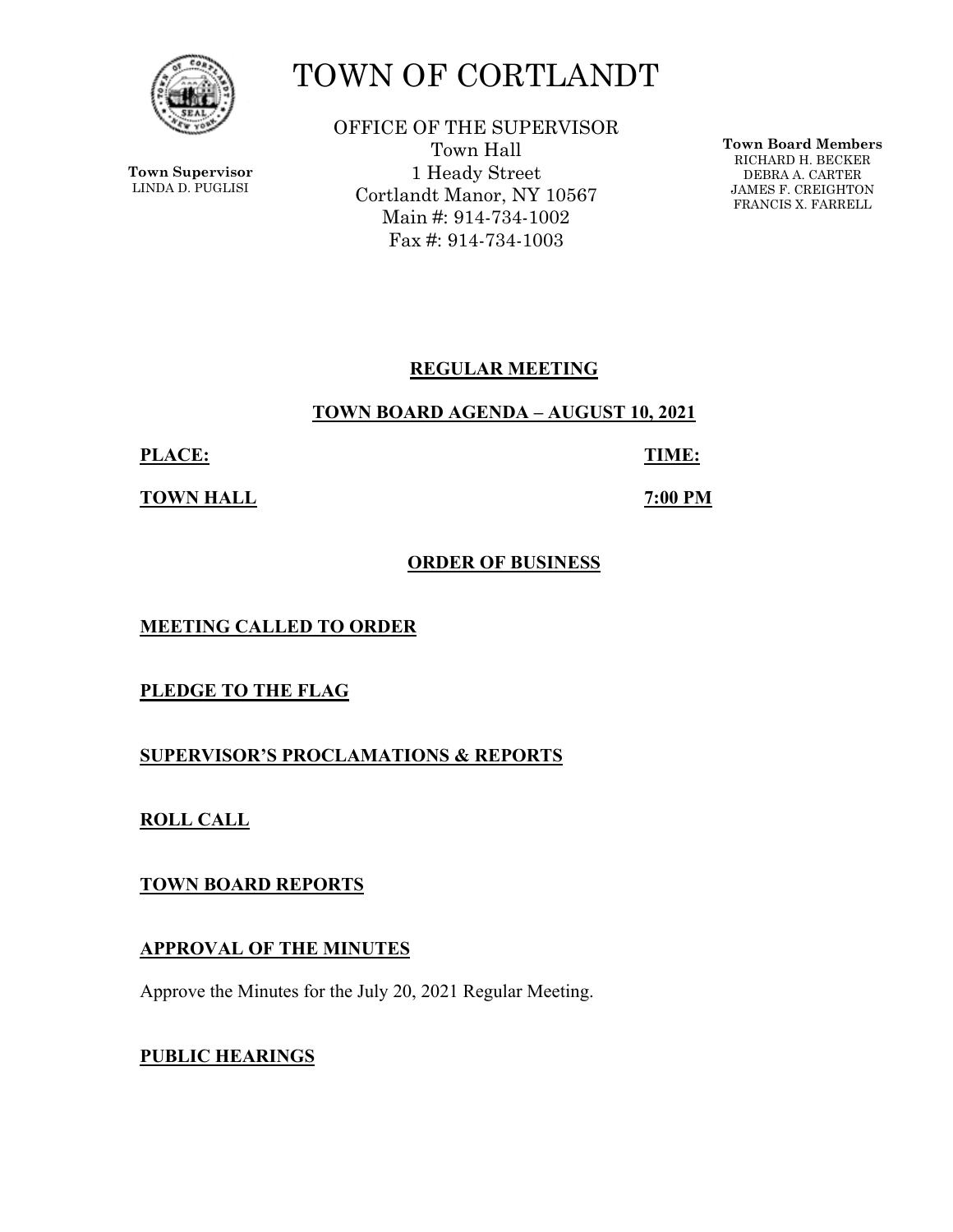Town Board Agenda August 10, 2021 Page 2

#### **HEARING OF CITIZENS – AGENDA ITEMS ONLY**

#### **REPORTS Receive and File the following:**

For the Month of July from the Office of the Aging, Purchasing Department, Receiver of Taxes, and the Town Clerk.

DOTS - Code Enforcement 2nd Quarter 2021 Report.

#### **OLD BUSINESS: Receive and File the following:**

1. Phase 1 Environmental Assessment for 3 Locust Avenue (former Toddville School Site).

#### **NEW BUSINESS Receive and File the following:**

- 1. Letter from Chairperson of the Planning Board regarding Chapter 255 Solar Law.
- 2. Request from Westchester County Police for the Services of an additional County Police Officer.

#### **RESOLUTIONS**

- 1. Authorize Supervisor to execute PILOT Agreement with the Village of Croton.
- 2. Authorize pay increases for Part-Time Employees at Nor-West.
- 3. Authorize time limitations for parking spots on Broadway in Verplanck.
- 4. Authorize the Settlement of a Tax Certiorari with Acadia Cortlandt Crossing.
- 5. Authorize Fireworks Permit for Family Fun Day.
- 6. Agenda Items for DOTS:
	- a. Amend Contract TE 2021.03 Paving Watch Hill Road/Parkway Drive.
	- b. Authorize the Town's Paving Contractor to repave Parkway Drive.
	- c. Accept funds from Con Edison for the repaving of Watch Hill Road.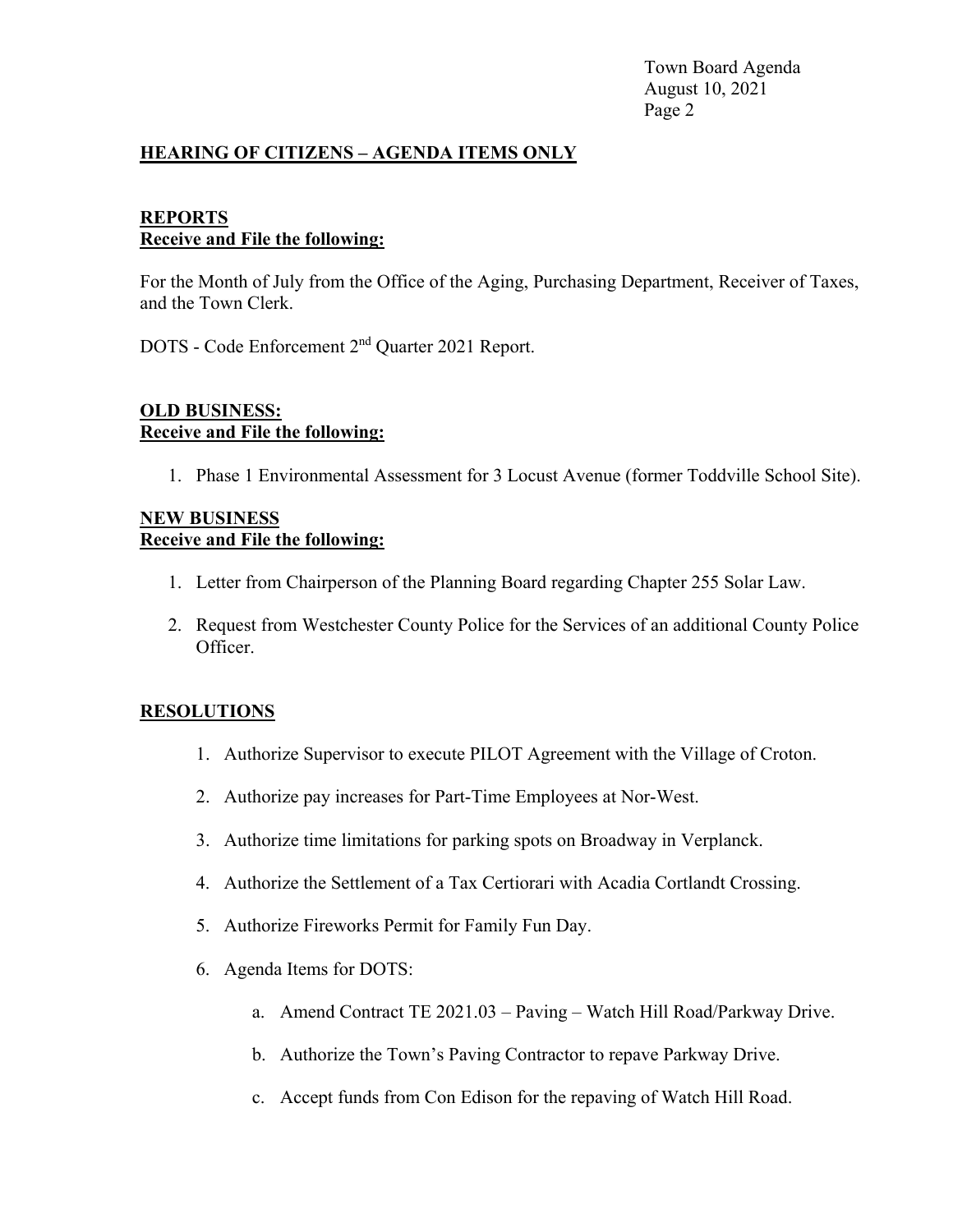Town Board Agenda August 10, 2021 Page 3

- 7. Agenda Items for DES:
	- a. Authorize the purchase of HVAC equipment and materials for the remainder of Town Hall.
- 8. Authorize a Leave of Absence under FMLA for an employee in DES Water.
- 9. Authorize a Leave of Absence under FMLA for an employee in DES Sanitation.
- 10. Appoint two seasonal employees in DES for the Fall Season
- 11. Appoint a Substitute Nutrition Driver at the Muriel H. Morabito Community Center.
- 12. Appoint Wendy Greenfield to the Interim Position of Director of Nor-West.
- 13. Schedule a Special Town Board Meeting for August 16, 2021 at 4pm to award the Broadway Streetscape Project and Appoint additional personnel in DES.
- 14. Schedule a Public Hearing for September 21, 2021 to consider a local law regulating streets, sidewalks and openings thereof.
- 15. Schedule a Public Hearing for September 21, 2021 on a Gasoline Service Station Moratorium for the Cortlandt Boulevard/Rt. 6 Corridor.
- 16. Schedule an Informational Public Hearing for September 21, 2021 regarding the Lexington Avenue Community Solar Project.

#### **ADDITIONS TO THE AGENDA**

#### **BUDGET TRANSFERS**

#### **REPORTS FROM VARIOUS DEPARTMENTS**

#### **REPORTS FROM STANDING & SPECIAL COMMITTEES**

#### **SECOND HEARING OF CITIZENS**

#### **ADJOURNMENT**